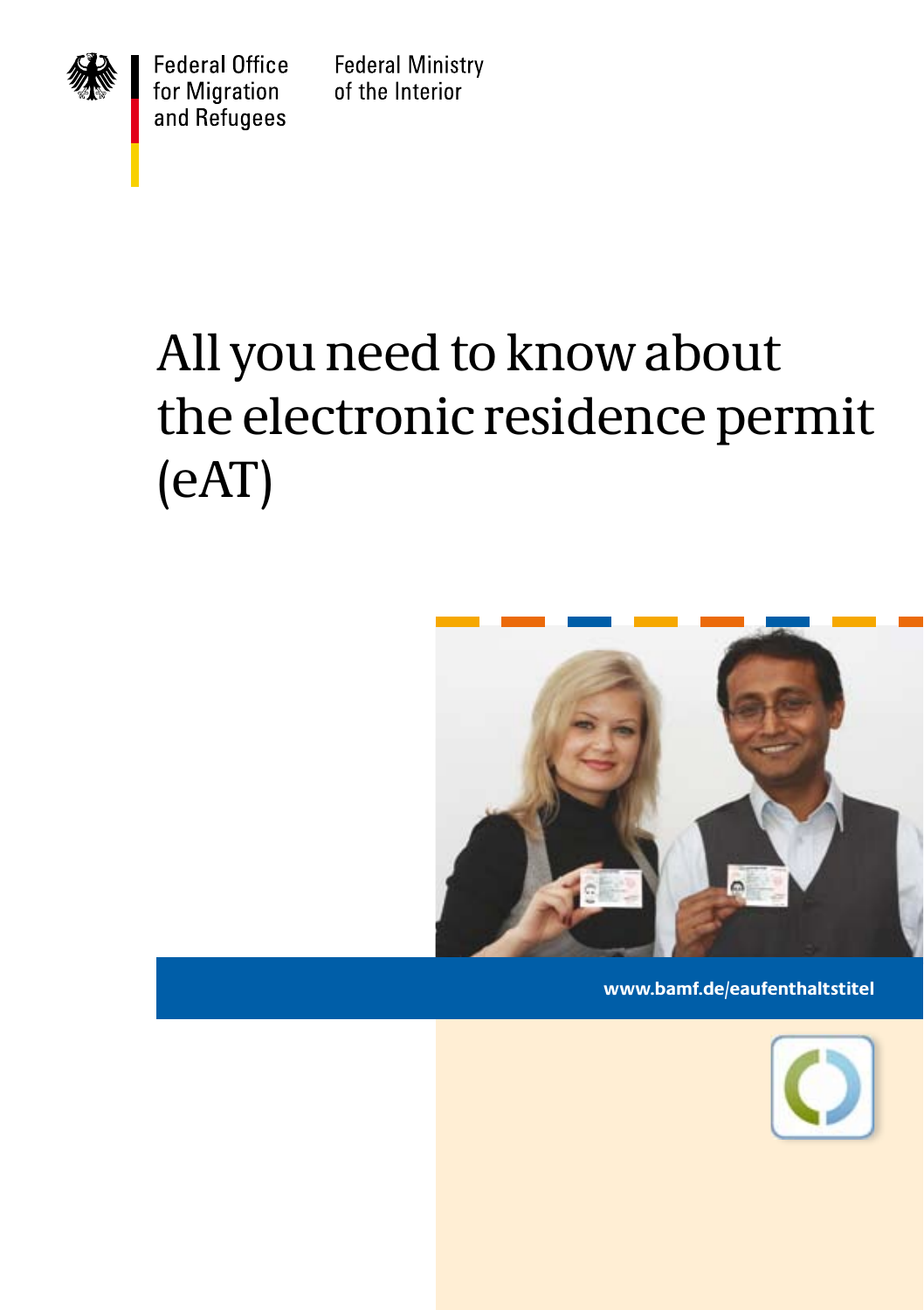### **Contents**

the control of the control of the control of the control of the control of the control of the control of the control of the control of the control of the control of the control of the control of the control of the control

|   | The electronic residence permit                   | 6  |
|---|---------------------------------------------------|----|
|   | 2 Photo and fingerprints                          | 9  |
|   | 3 Additional provisions<br>(special conditions)   | 12 |
|   | 4 Online-identification function                  | 13 |
|   | 5 The electronic signature                        | 18 |
|   | $6$ New uses for your residence permit            | 20 |
|   | <b>7</b> Data security                            | 22 |
| 8 | What happens if your permit<br>is lost or stolen? | 24 |
| q | What happens if ?                                 | 25 |
|   | 10 We're there to help!                           | 26 |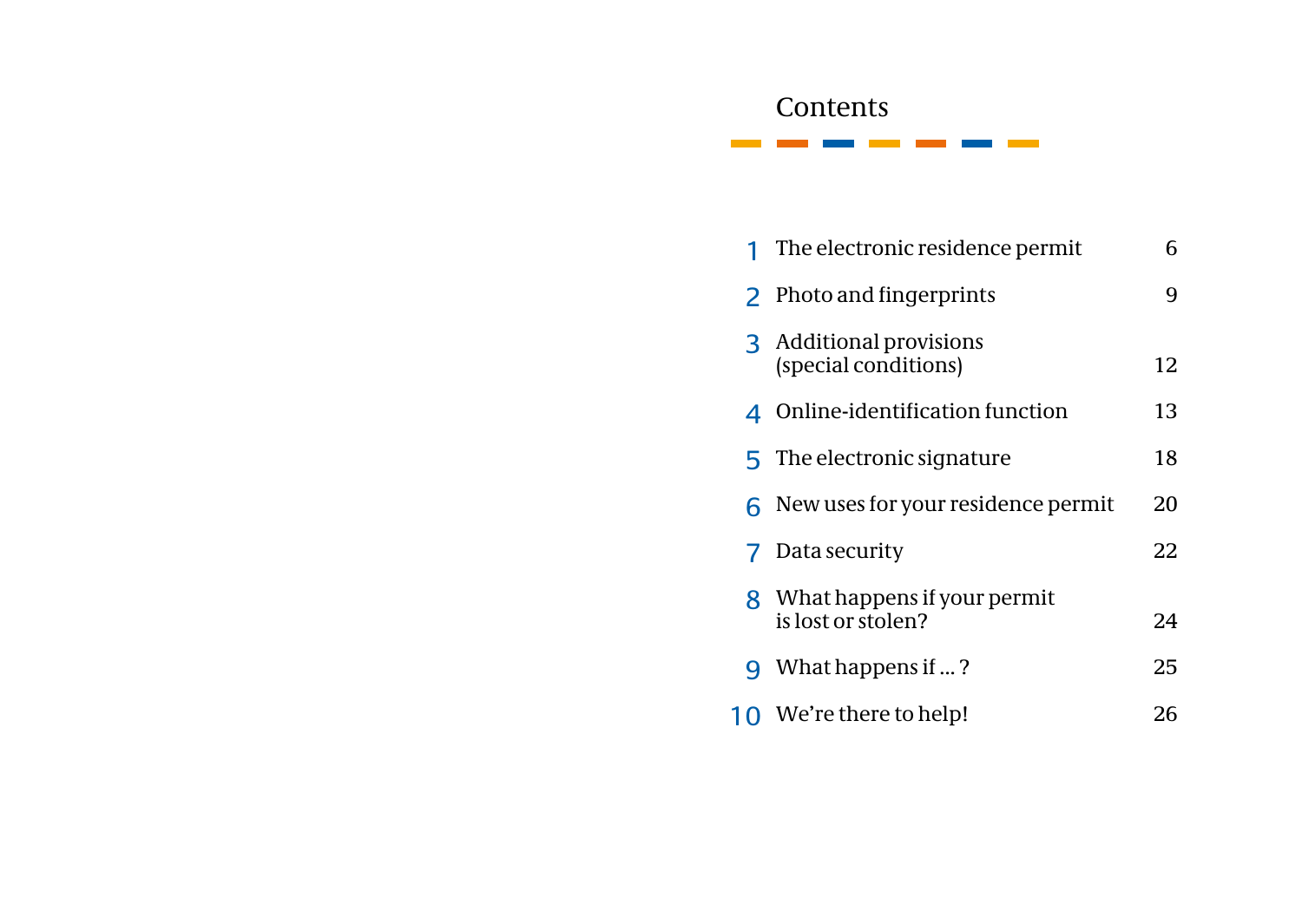### Introduction

Until now the residence permit, or 'title', (residence permit, permanent settlement permit, permanent EU residence permit or Blue EU Card) issued to you by the Aliens Department has come in the form of an adhesive label in your ID card/passport.

From 1st September 2011 the electronic residence permit (eAT) is being issued as a separate document in credit-card format incorporating a number of electronic functions. All third-country citizens (non-EU nationals) will be issued with their own card.

The new card will also cover residence authorisations (residence card, permanent residence card or residence permit for Swiss nationals), which have hitherto taken the form of a separate paper document issued to dependants of EU citizens and Swiss nationals and their family members.

The eAT contains a contactless chip carrying personal data, biometric characteristics (photo; two fingerprints from individuals aged 6 or over) and any additional provisions (special conditions) pertaining to the cardholder. The chip also contains electronic proof of identity and offers an electronic signature function.

#### **The electronic residence permit at a glance**

- Introduction on  $1<sup>st</sup>$  September 2011
- $\blacksquare$  Replaces the current adhesive label
- Europe-wide uniformity of residence permit for all third-country nationals (foreigners who are not citizens of an EU member state).
- Credit-card format
- $\Box$  Contactless chip built into the card
- $\blacksquare$  Prevention of forgery and abuse by means of digital photo and fingerprints of all persons aged 6 and over, resulting in unambiguous link between residence status and cardholder
- Electronic ID function for business/activity conducted on the internet and at machines.
- $\blacksquare$  Supports electronic signatures for legally-binding signing of digital documents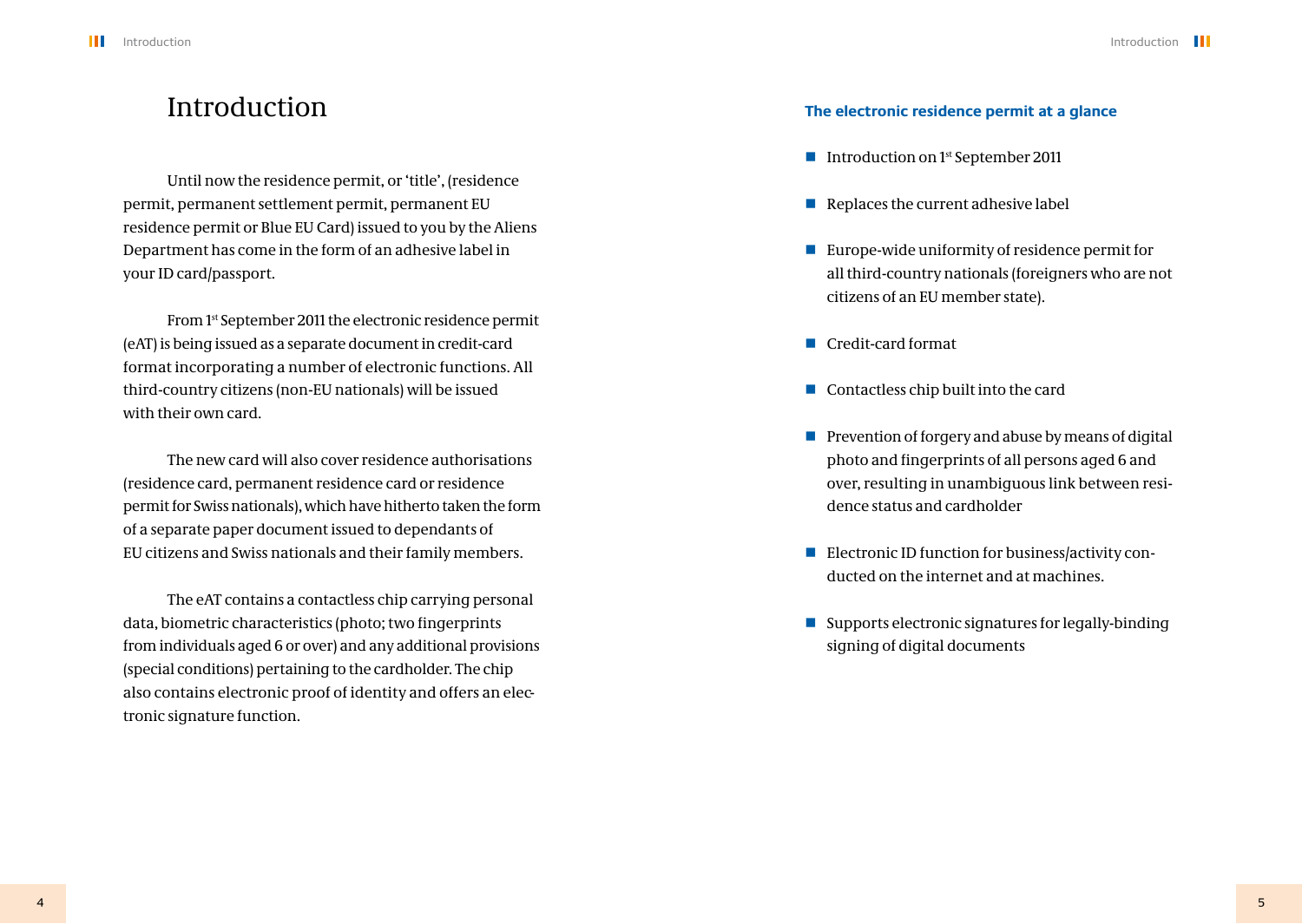# The electronic residence permit **and \begin{bmatrix} 1 & 0 & 0 \\ 0 & 1 & 0 \\ 0 & 0 & 0 \\ 0 & 0 & 0 \\ 0 & 0 & 0 \\ 0 & 0 & 0 \\ 0 & 0 & 0 \\ 0 & 0 & 0 \\ 0 & 0 & 0 \\ 0 & 0 & 0 \\ 0 & 0 & 0 \\ 0 & 0 & 0 \\ 0 & 0 & 0 \\ 0 & 0 & 0 & 0 \\ 0 & 0 & 0 & 0 \\ 0 & 0 & 0 & 0 \\ 0 & 0 & 0 & 0 \\ 0 & 0 & 0 & 0 &**



#### **Why is the eAT being introduced?**

Pursuant to Council Regulations (EC) nos. 1030/2002 and 380/2008 all EU member states are required to introduce the electronic residence permit. The aim is to standardise EU residence permits for third-country nationals and, by using biometric data, to strengthen the link between document and document holder, thereby preventing abuse.

#### **Are the old residence permits still valid?**

Existing residence permits in passports and replacement travel documents retain their stated validity until 30.04.2021 at the latest.

#### **How long is an eAT valid?**

The validity of the eAT is determined by the kind of residence permit/authorisation issued and the ruling of the Aliens Department. Where an open-ended residence permit has been granted, a new card must be issued every ten years.

#### **Important:**

As was the case with the former residence permit and notices detailing the right to reside, the eAT is valid only as long as the holder is in possession of a valid passport or alternative travel document relating to the eAT. Please ensure, therefore, that you apply to renew your passport or other travel document in good time.

#### **The functions of the eAT in detail:**

1. Your photo and fingerprints are stored on the eAT chip. This measure is designed to prevent abuse of the eAT. The biometric function also protects your identity.

#### **Important:**

**!** Your digital photo and fingerprints can only be accessed by official bodies such as the police and the Aliens Department. The section of the card containing the chip in which these data are stored is particularly well protected.

2. With the introduction of the eAT, additional provisions (special conditions) relating to the residence permit are no longer printed on a label and stuck into the passport but are stored on the eAT chip and printed on a supplementary sheet. This supplementary sheet is issued along with the eAT.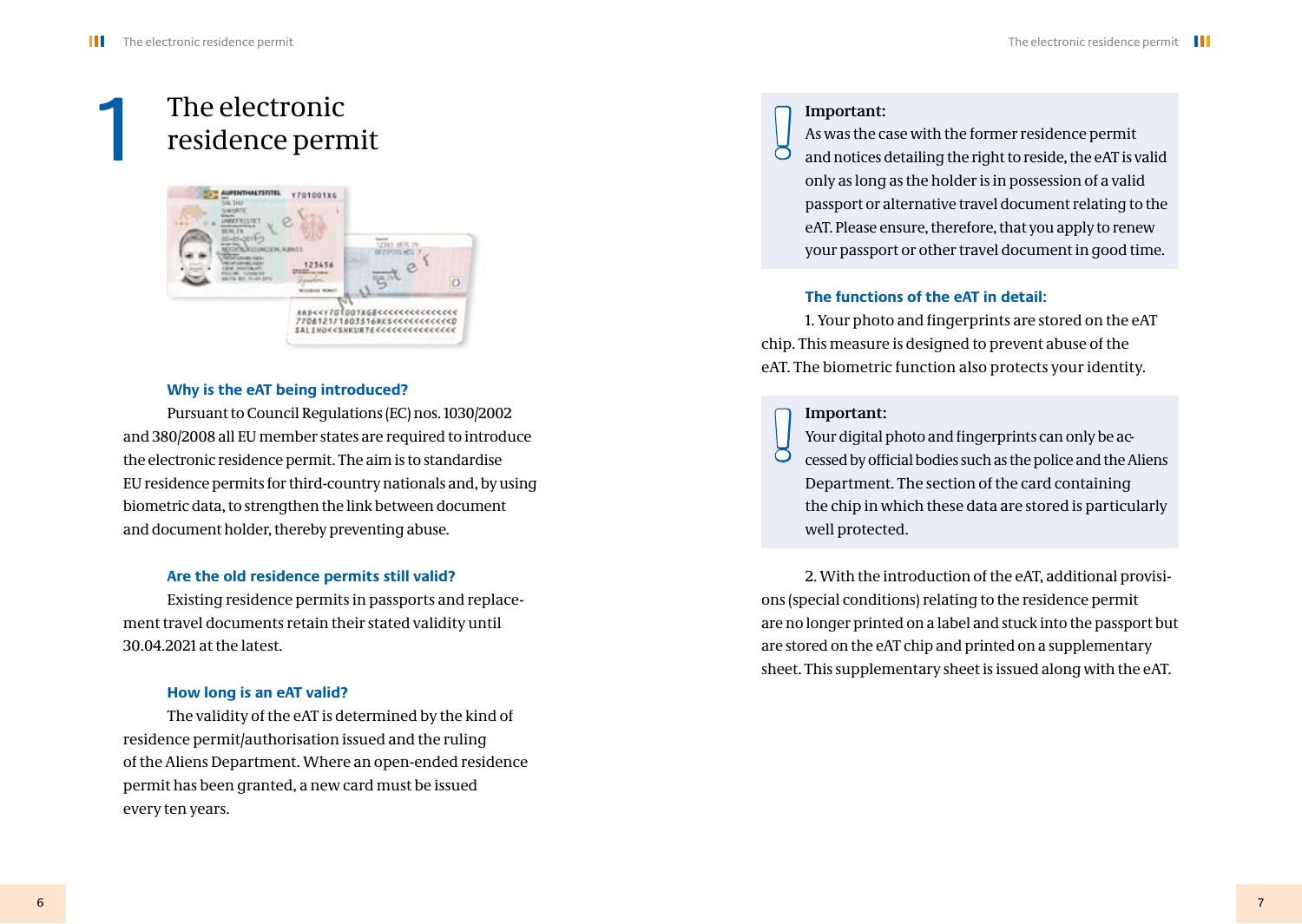#### **Important:**

Only official bodies such as the police and customs authorities have access to the additional provisions stored on the chip. **!**

3. One new function of the card relates to online identifi cation. You can use the eAT to register securely and safely on websites and prove your identity when using machines. Thanks to this online identification function you can be sure that the person or company you are dealing with online is really the party that he/it claims to be. This function provides better protection for your personal data.

#### **Important:**

**!** You yourself can determine which personal data are transferred.

4. The new signature function has all the validity of a handwritten signature. You can use it simply and conveniently to sign any online agreements or applications that would otherwise be legally valid only if signed in ink. The electronic signature dispenses with the need for paper copies bearing written signatures and the associated mailing by post.

#### **What information is stored on the eAT chip?**

The chip contains the biometric data (fingerprints and photo), any additional provisions (special conditions) and also the information printed on the card itself (e.g. first names, surname, address).

# 2 Photo and<br>fingerprin fingerprints



The photo is stored electronically on the chip and printed on the card itself. The photo must comply with the following conditions:

- $\blacksquare$  The picture must be recent.
- $\blacksquare$  The face must be centred and uncovered in such a way that it is recognisable (facing forward, not in profile).
- $\blacksquare$  Head coverings that do not obscure the face are admissible on religious grounds.
- $\blacksquare$  The eyes must be open and clearly visible.
- Exceptions may be permitted, e.g. for medical reasons.

Further information on the requirements relating to photographs is available at **www.bmi.bund.de !**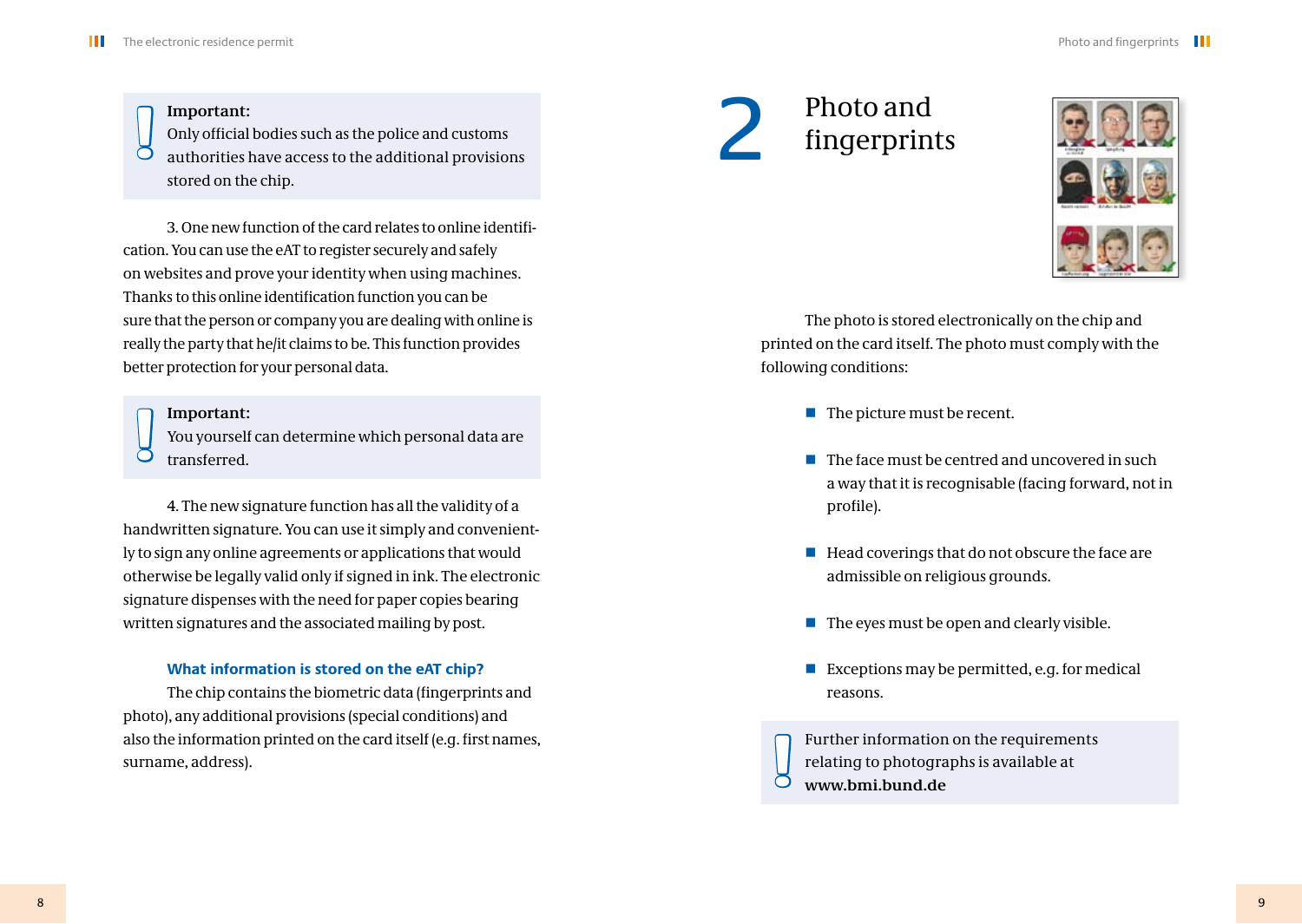For all foreigners aged 6 or over and coming from non-EU member states two fingerprints must be stored on the electronic residence permit's chip. Fingerprints strengthen the link between document and document holder, thereby preventing abuse.



#### **Are the fingerprints stored permanently in a location other than the eAT?**

Fingerprints are stored on the data carriers of the Aliens Department only until you have picked up your eAT, at which point the data must be erased permanently. There is likewise no storage of your data by the Federal Printing Office, which produces the eAT. There is no legal provision for the creation of a nationwide database.

#### **Who can access the photo and fingerprints stored on the chip of the eAT?**

Only authorised bodies such as the police and aliens authorities may access the photo and fingerprints to verify the authenticity of the card and the ID of the eAT holder. For this to happen the eAT must be in the possession of the relevant authority. The information cannot be accessed online.

All information and transfer of data is safeguarded by internationally recognised encryption procedures. An access system based on permissions allocated by the government regulates who may access which private information stored on the eAT.

#### **How are the fingerprints taken?**

Fingerprints are taken when the individual applies for a residence permit at the Aliens Department. Fingers are scanned; no ink is used. Normally the two fingers are each scanned three times. Only the best print of each three scans is saved.

#### **Which fingers are scanned?**

As a rule the two index fingers are used for fingerprinting for the eAT chip. If necessary, other fingers (but not the little finger) may be used.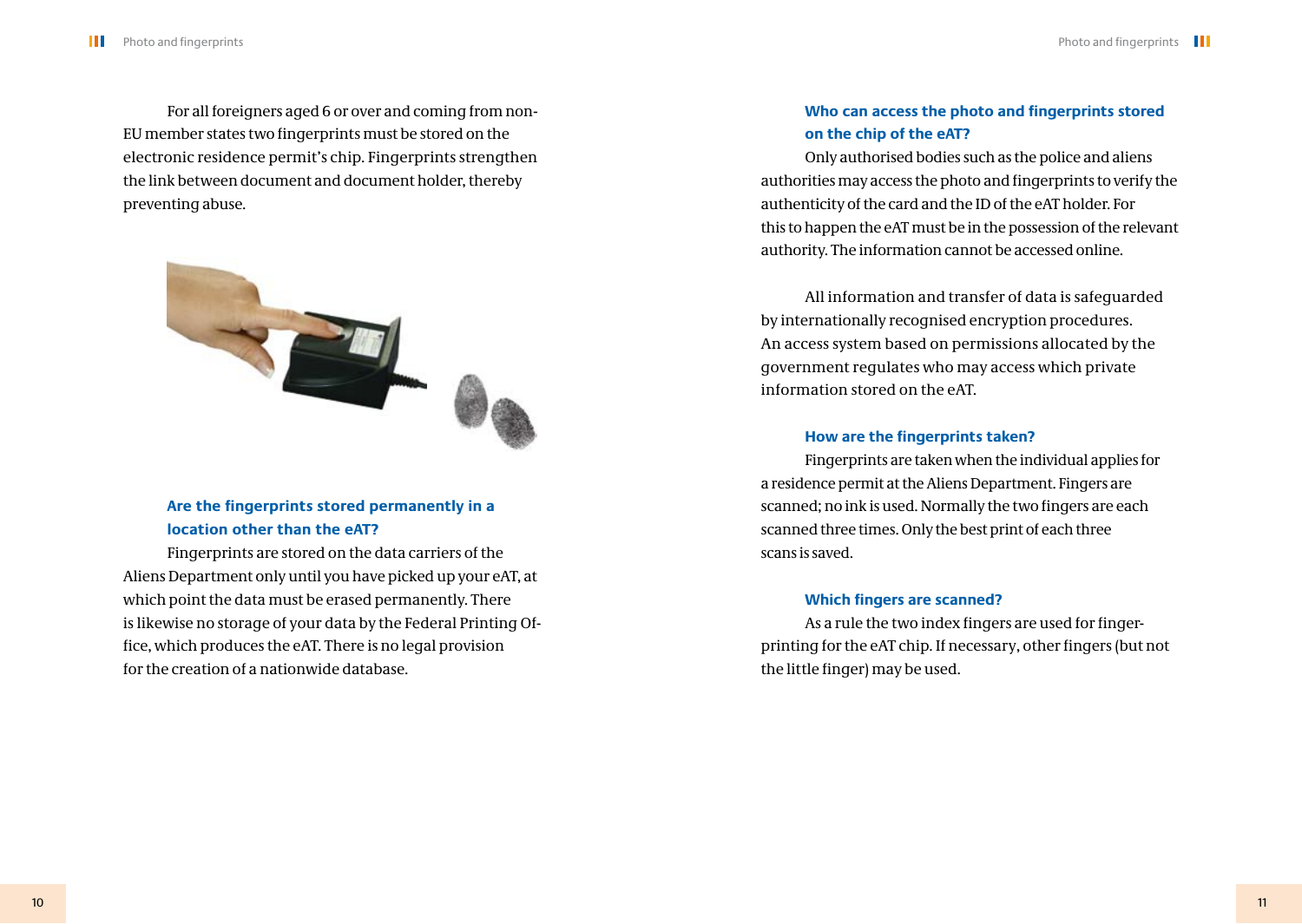# 3 Additional provisions<br>(special conditions) (special conditions)

Any additional provisions (special conditions) relating to the individual's residential status are stored on the chip and printed on a supplementary sheet. The card itself bears the words "siehe Zusatzblatt" ('see supplementary sheet'). If the special conditions are altered a new supplementary sheet will be issued and the data on the chip changed. A new eAT need not be issued.

#### **Important:**

**!**

Only official bodies such as the police and customs authorities may read the additional provisions stored on the chip. For this to happen the eAT must be in the possession of the relevant authority. The information cannot be accessed online.

## Online-identification function



#### **What is the online-identification function?**

Wherever the facility is offered on the internet or by machines, you will be able to use the residence card in combination with your 6-digit PIN number to prove your identity.

This chip-and-pin identification facility will be offered increasingly not only by online shops, insurance companies, banks, email service providers and social networking sites but also by local authorities and government departments. You will be able to perform tasks such as taking out car insurance or registering a car online using your eAT. Chores such as filling in forms, sitting in waiting rooms and entering your personal details will be a thing of the past.

#### **Who can use the new online-identification function?**

The online-identification function can be used by any individual aged 16 or over. Identifying yourself online is voluntary; the decision of whether to use the function is yours alone. The function can be switched on and off at will.

#### **How can Luse the online-identification function?**

To prove your identity online using the eAT the identification function must be switched on.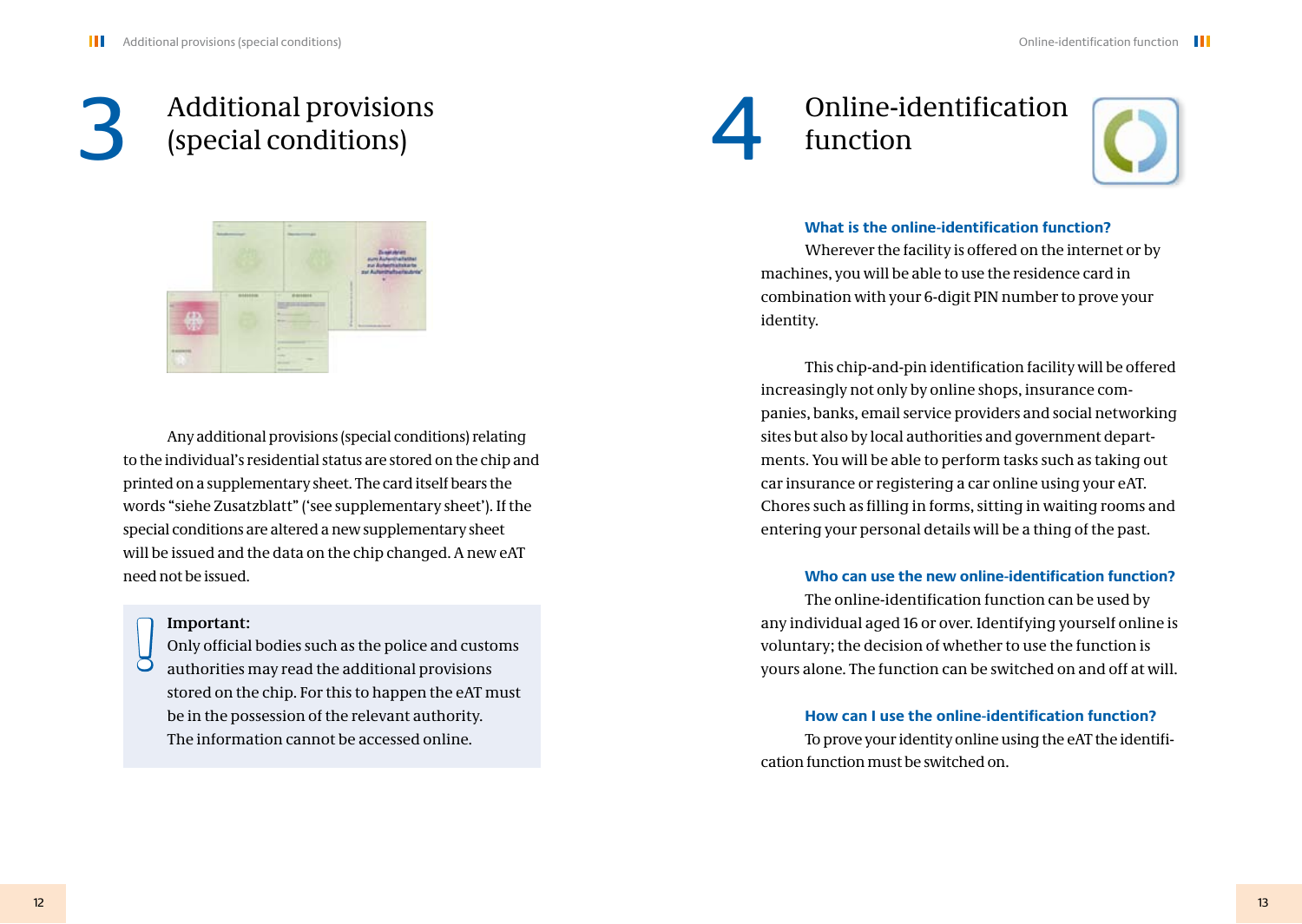#### **Card-reading device and driver:**

- $\blacksquare$  To use your eAT in combination with your computer you will need a card-reading device (available at retail outlets) and
- $\blacksquare$  the "AusweisApp" driver, a small piece of software that allows the eAT to communicate with your computer. The driver can be downloaded from **www.ausweisapp.bund.de**.

#### **The PIN letter:**

When you have applied for your eAT you will receive a PIN letter by post. This letter will contain a secret 5-digit Personal Identification Number (PIN), a 10-digit Pin Unblocking Key (PUK) and a code word for blocking the online-identification function.



#### **Personal Identification Number (PIN):**

#### **Important:**

The 5-digit PIN is a transport PIN and must be **important:**<br>
The 5-digit PIN is a transport PIN and must be and is considerably safer.<br>
and is considerably safer.<br>
and is considerably safer. once you have received your eAT.

You can either do this at home using a card-reading device or at your local Aliens Department office. The PIN can be changed any number of times. Each time you use the online-identification function, you will need to enter your persona 6-digit PIN.

#### **The Pin Unblocking Key (PUK):**

If you enter an incorrect PIN three times in succession, it will be blocked. The PUK is used for unblocking your PIN.

#### **The code word for blocking:**

If your eAT has been stolen or lost you will have to block the online-identification function. To do this you must call the blocking hotline or the visit the Aliens Department and quote the code word.

#### **Protection of your information:**

**!** Make sure not to note down your PIN, PUK or code word on the card itself. Do not keep a note of your PIN in the same place as your card.

#### **What is the 'pseudonym'?**

You can use the eAT, for instance, to prove your identity on social networking websites without revealing personal information. The eAT chip generates a pseudonym that identifies you to the relevant service provider without allowing access to your private data. Used in conjunction with the 6-digit PIN, the process is as easy as a standard log-in procedure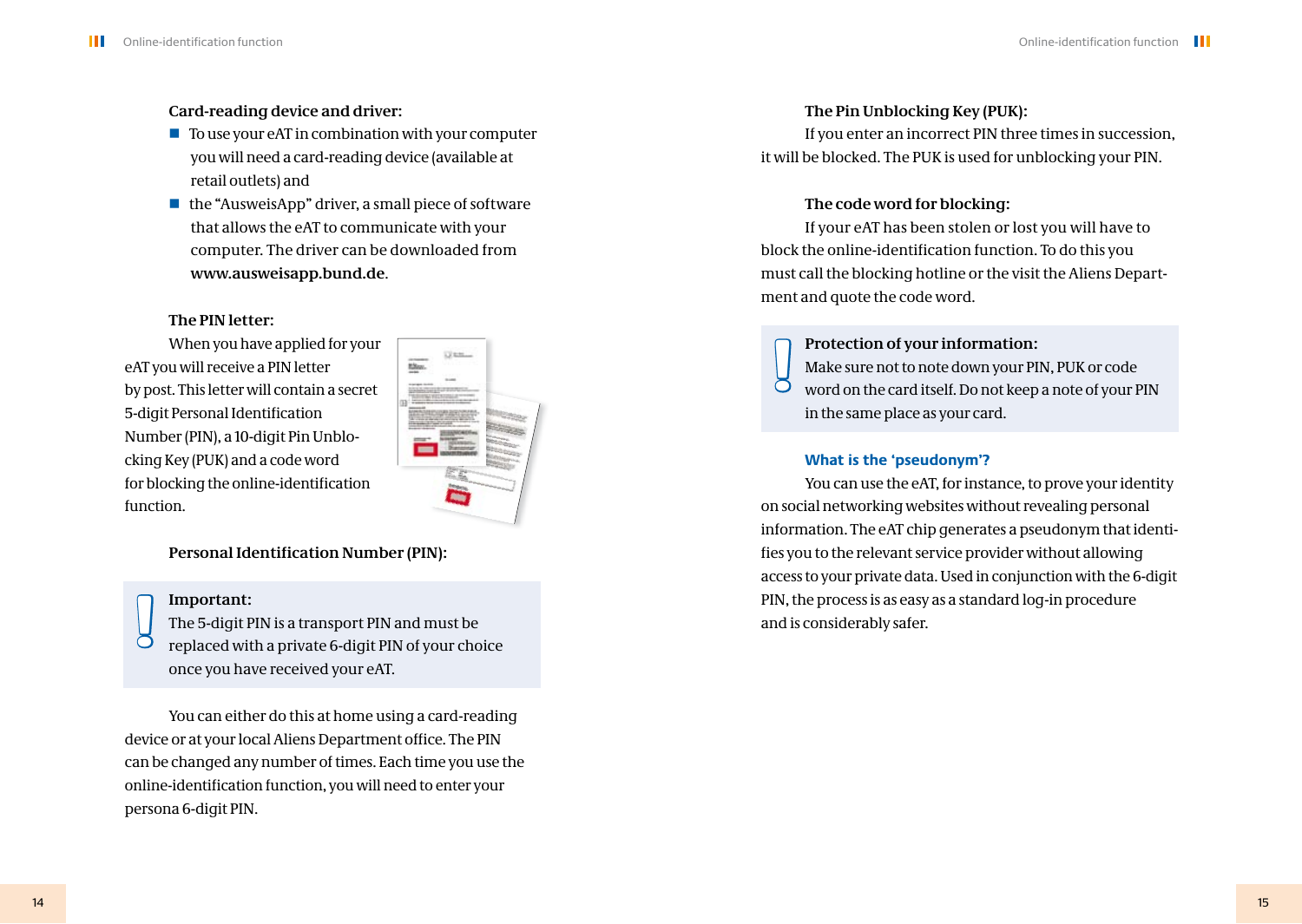#### **What does 'verification of age and place of residence' refer to?**

Some providers of online services require only information on customer's age or place of residence. The eAT card can check age or place of residence. Where an individual's age is being verified, the eAT does not give the date of birth of the cardholder but only informs the relevant party whether the individual has reached the required age (e.g. is 16 or over).

In cases where the place of residence is being verified, the card merely offers a check on whether the holder is officially registered as living in the town or federal state that he/she has stated.

These two functions ensure that the party soliciting data on an individual is provided only with information that is essential to its purpose.

#### **Using the online-identitication function to buy an item online**



You visit an online shop and identify a product that you wish to buy. Before the online supplier can process your order he will require your full name and address. This information can be given using the online-identification function.



Prior to data transfer the online retailer will identify himself to your eAT by means of an authorisation certificate. Your card checks the validity of the certificate while the online retailer checks that your card is valid and not blocked.



A window will open up in which you will select which information you wish to provide. By entering your 6-digit PIN you agree to transfer the selected data, which are encrypted and transmitted to the online retailer.

Only when you have made a separate statement of intention is the purchase officially completed.

#### **Important:**

**!** If you pick up your new electronic residence permit over the next few days, you will be asked if you would like to use the online-identification function. Depending on your response, this function will be switched on or off.

If you change your mind at a later date, you can return to your Aliens Office and have it switched off/on.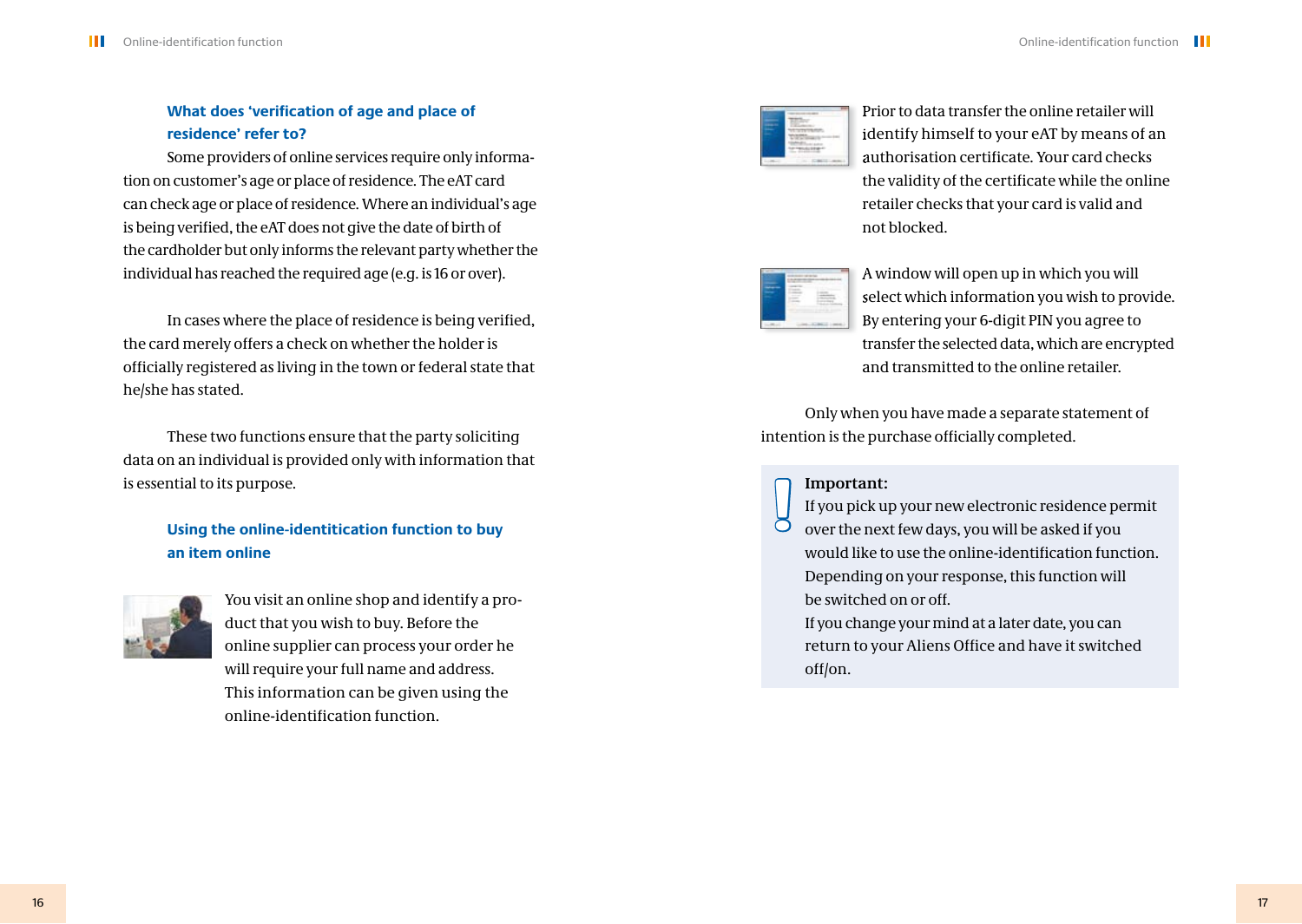# The electronic signature

The eAT supports qualified electronic signatures (QES), also known as the signature function. Only you yourself can activate this function.



#### **How does the signature function work?**

The signature function can be used, for instance, for the legally-binding signing of digitally drawn-up agreements, in which the handwritten signature is replaced by a 'signature certificate'. With an electronic signature the recipient of the document (the contractual partner) can ascertain whether the document was altered after being digitally signed.

The eAT supports digital signing of documents. If you wish to use the signature function, the online-indentification function must be switched on.

#### **What do I need to do to use the signature function?**

An eAT cardholder wishing to use the signature function must obtain a special signature certificate and a hand-held card-reading device. The cost can vary from provider to provider.

#### **Signature certificate:**

The signature certificate can be obtained from an authorised signature provider (also known as a certification service provider). A list of providers is available from the Federal Network Agency website (www.nrca-ds.de/en/index\_ ( e.html) under 'Accredited certification service providers'. You will have to load the signature certificate onto your eAT.

#### **Signature PIN:**

To use the signature function you will need a separate signature PIN, which you will set up yourself when loading the signature certificate.

#### **Hand-held card-reading device:**

You will need a hand-held card-reading device which features a keypad and display and supports cards using a contactless interface. Please follow the directions accompanying the relevant software application.

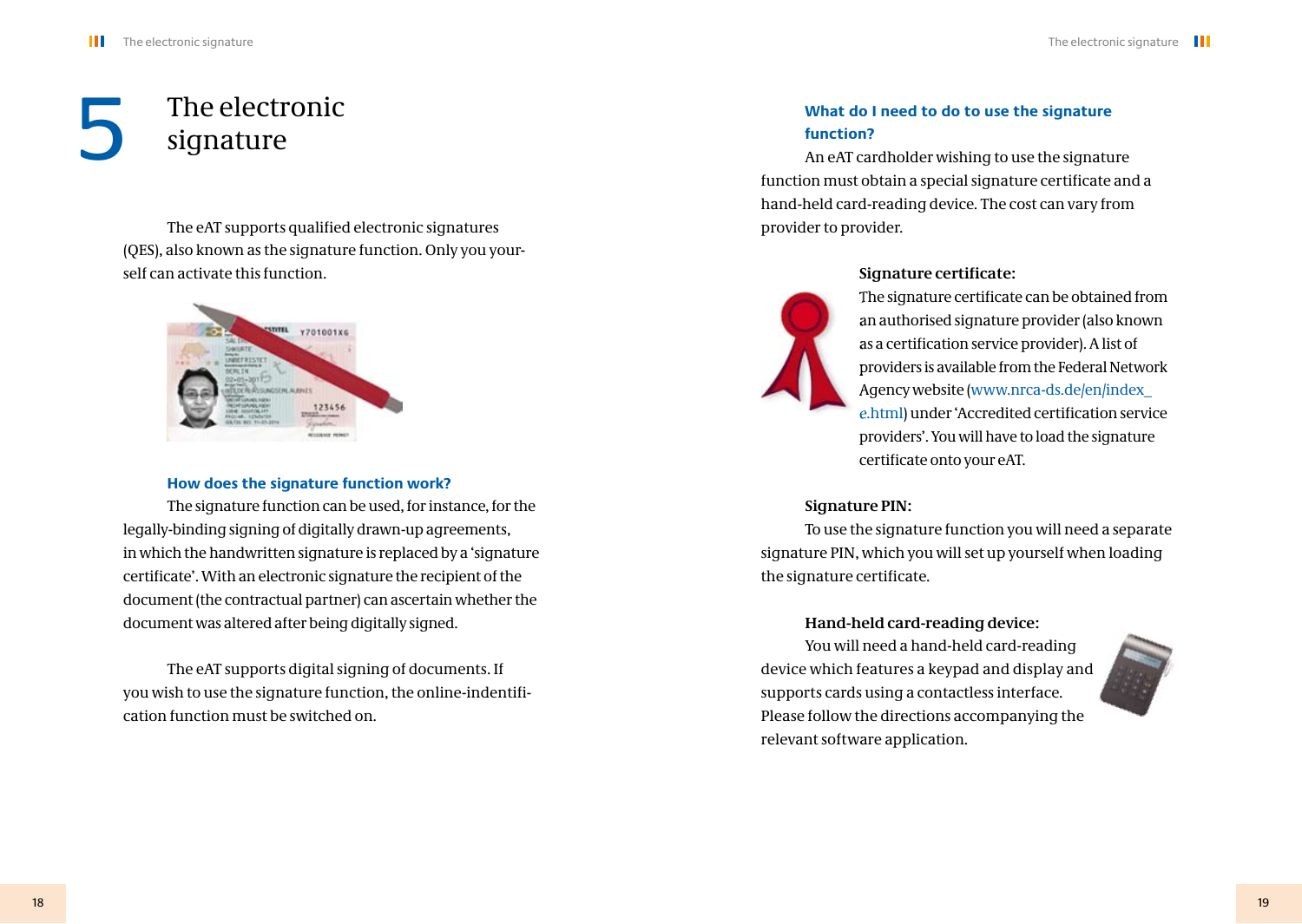# **6** New uses for<br>your residence your residence permit

#### **Uses for the online-identification function**

#### **Online registrations:**



When first registering for an online service, users are often asked to provide personal information such as their name or even their complete address. This information can be transferred quickly and accurately using the eAT.

#### **Providing personal details when using machines:**



In the future, vending machines and information booths will increasingly offer personalised services. Here, too, you will be able to use your electronic residence permit simply and quickly for the purpose of personal identification

#### **Internet access using a pseudonym:**



Although you are not always compelled to provide personal information online, services still have to be able to "recognise" their users once they have registered. The eAT can generate a "pseudonym" for this purpose.



#### **Online signatures:**

You can use the electronic signature function to sign agreements easily and securely online.



#### **Verifying age and place of residence:**

Many services can be used only by persons who have reached a minimum age or who are officially registered as living in a particular location. The eAT can confirm an individual's age or place of residence without revealing non-essential information. The card will merely communicate a "yes" or "no".

#### Automated form filling:



Filling in forms can be a chore and spelling mistakes can easily be made when writing out names and addresses. The online-identification function allows this information to be drawn electronically from the eAT.

#### **Interacting with local authorities:**

Local authorities will come increasingly to offer their services via the internet (e.g. electronic filing of tax returns). These services require reliable evidence of the identity of users. In future it will be the online-indentification function that provides this information.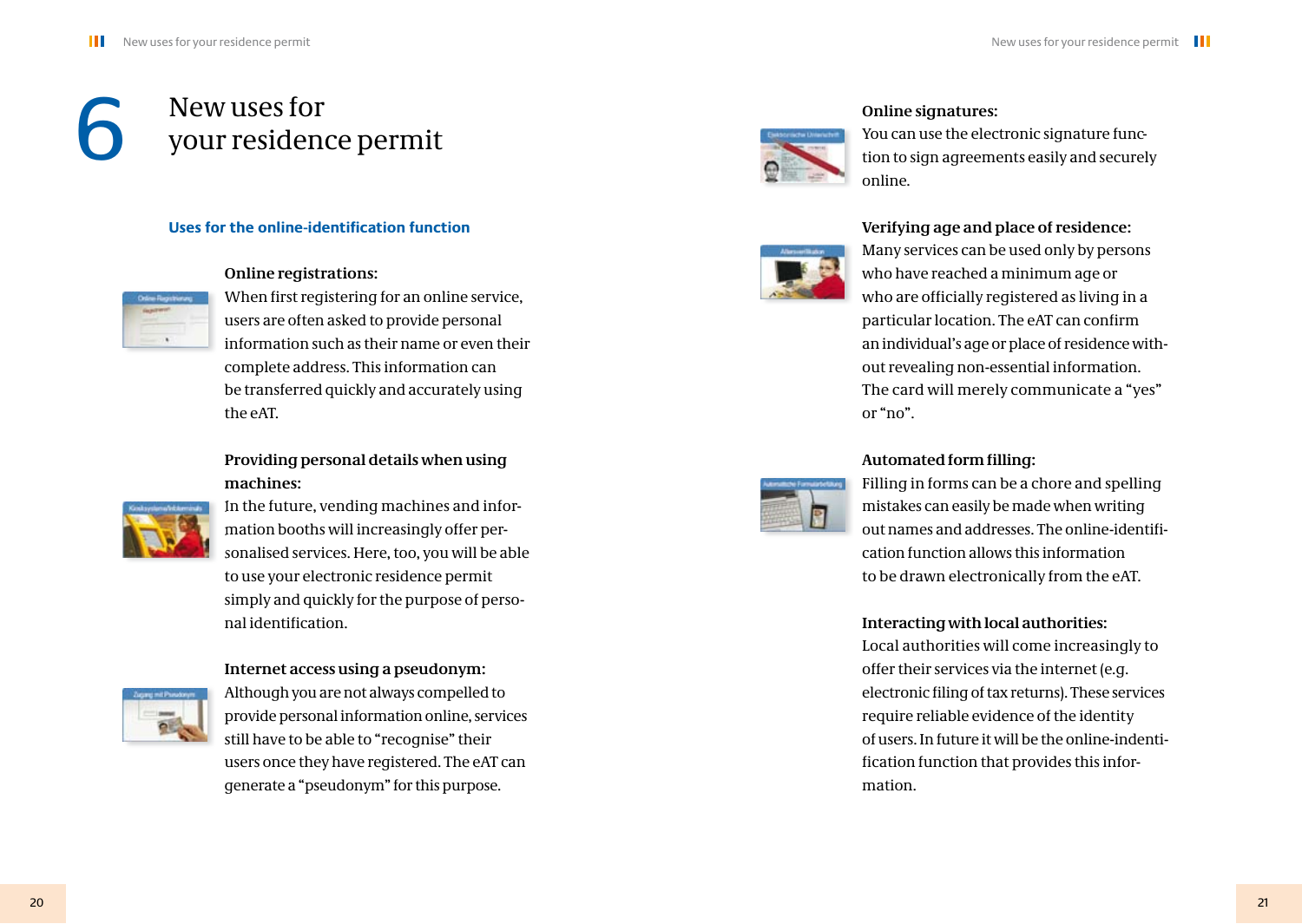### Data security

#### **What data can be transferred using the electronic residence permit?**

**By entering your PIN you can provide the following information:**

- Your first name(s) and surname, academic title, if applicable
- $\blacksquare$  The issuing country
- Verification of age and place of residence
- Date and place of birth
- Address
- **Type of document**
- $\blacksquare$  Identification via pseudonym

#### **Choosing which data are released … It's your right.**

In the final analysis it is always you, the cardholder, who determines which data are to be transferred. The only information which is released automatically without your active consent is that relating to the validity of your eAT and to whether your card has been blocked.

#### **Are my personal details secure?**

Yes. In fact, they are more secure than when you conduct transactions, make purchases or interact in networks on the internet without the help of your eAT. The new functions of the electronic residence permit protect your personal data. The online-identification function checks that the provider of online goods or services is indeed the person he purports to be.

#### **Is my information safe from hackers during the transfer process?**

Your data are always encrypted before they are transmitted. All information and data transfers are protected using established, internationally recognised encryption procedures.

Every provider of goods or services who wishes to use the eAT for his/her transactions must apply to the Issuing Office for Authorisation Certificates (VfB) for an authorisation certificate. The Office applies strict criteria in ascertaining the minimum data that must be obtained by the provider to enable transactions to go ahead. A certificate is then issued approving the release of this information alone.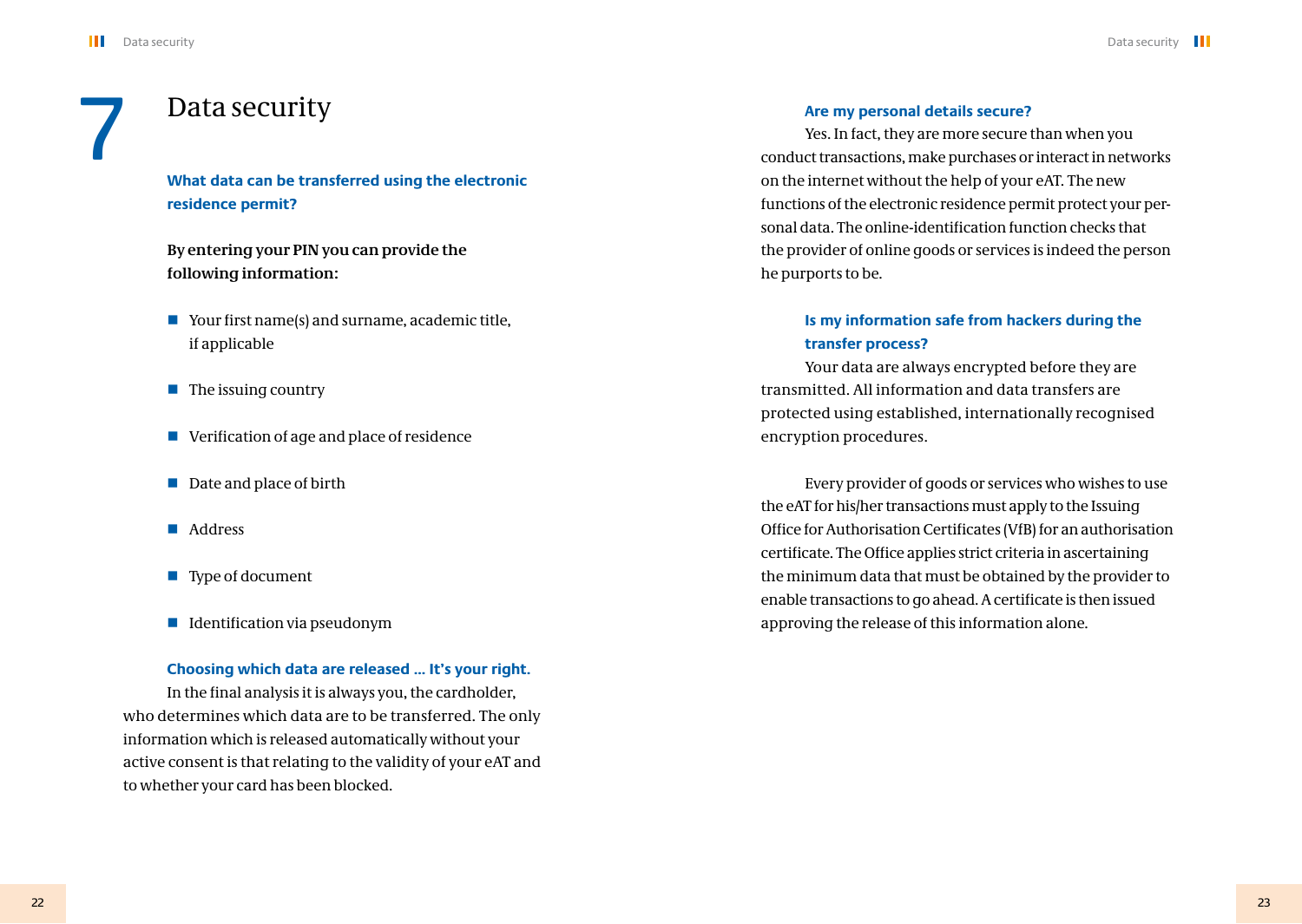## 8 What happens if the<br>electronic residence<br>is lost or stolen? electronic residence permit is lost or stolen?



#### **How can I block the card's electronic functions if I lose my eAT or it is stolen?**

You can have the online-identification function blocked by calling the **Hotline 0180-1-33 33 33** (3.9 ct/min. from a German landline, max. 42 ct/min. from a mobile phone; also diallable from abroad). You will be asked to give your name, date of birth and the code word for blocking the card. This ensures that no one other than you is able to block your card. You will also have to inform the relevant Aliens Office separately of the loss of your card. Alternatively you can contact your local Aliens Office direct to block and report the loss of your card.

#### **What happens to the signature function if I lose my eAT?**

You must report the loss immediately to your signature provider and have the signature function blocked. **This does not happen automatically when you report the loss of your document to the Aliens Office. You must report the loss separately to your signature provider.**

# What happens if ... **?**

#### **... I enter the wrong PIN?**

After entering an incorrect PIN twice, you will be asked to enter your access number, which can be found on the front of your eAT.

If you then enter an incorrect PIN a third time the online function is blocked as a security measure.

If this happens you can unblock the card using your Pin Unblocking Key (PUK). The PUK can be used up to ten times.

#### **... I forget my PIN?**

A new PIN can be set up at any Aliens Office on presentation of your eAT.

#### **... I change my address?**

If you change your place of residence you must report to the Registry Office or Aliens Office responsible for your new location. The Office will change the address stored on your chip and on the visible part of the card.

#### **... my passport has lapsed?**

You must apply for a new or extended passport in good time. Your future eAT is only valid while your passport is valid.

#### **... I would like to have the online-identification function switched on or off?**

As long as the eAT is valid, you can have the onlineidentification function switched on or off at any time at your local Aliens Office.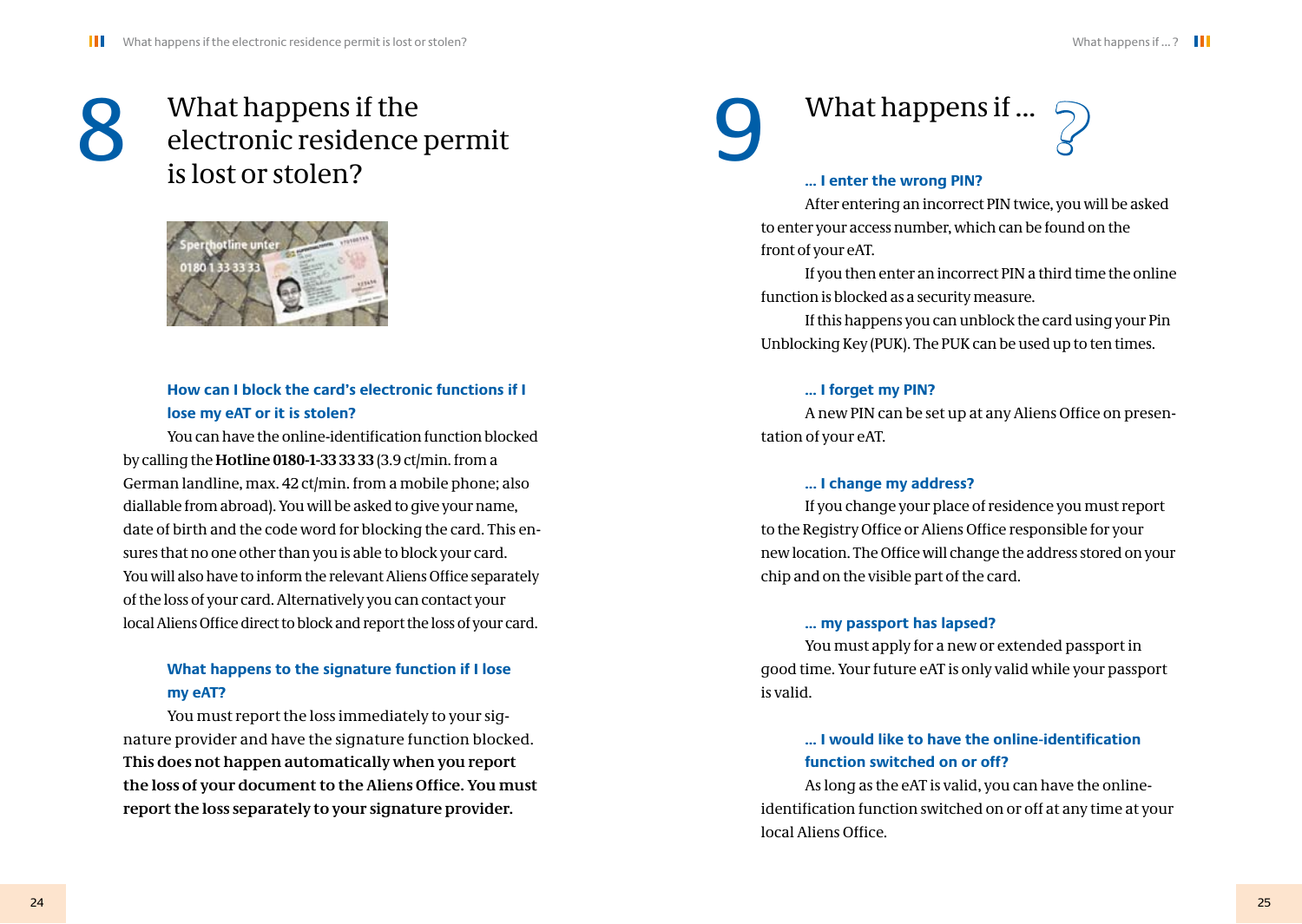# We're there to help! – Your Aliens Department –

Applications for residence permits must be made at the Aliens Office responsible for your place of residence. The Office can provide further information on the application procedure.

You may also call the service hotline: 0180-1333333 from Mon. to Fri., 7am to 8pm. (3.9 ct/min. from a German landline, max. 42 ct/min. from a mobile phone; also dialable from abroad). **!**

### – Information on the internet –

This information is also available online at **www.bamf.de/eaufenthaltstitel**, where you will also find the answers to many key questions. Information on related subjects, such as signature providers or how to download the "AusweisApp" driver, can also be found on the internet.

| <b>Abbreviations</b> |                                                                                                    |
|----------------------|----------------------------------------------------------------------------------------------------|
| PAT                  | elektronischer Aufenthaltstitel<br>(electronic residence permit)                                   |
| <b>PIN</b>           | Personal Identification Number                                                                     |
| PUK.                 | Personal Unblocking Key                                                                            |
| <b>OES</b>           | Qualifizierte elektronische Signatur<br>(Qualified Electronic Signature)                           |
| VfB                  | Vergabestelle für Berechtigungs-<br>zertifikate (Issuing Office<br>for Authorisation Certificates) |